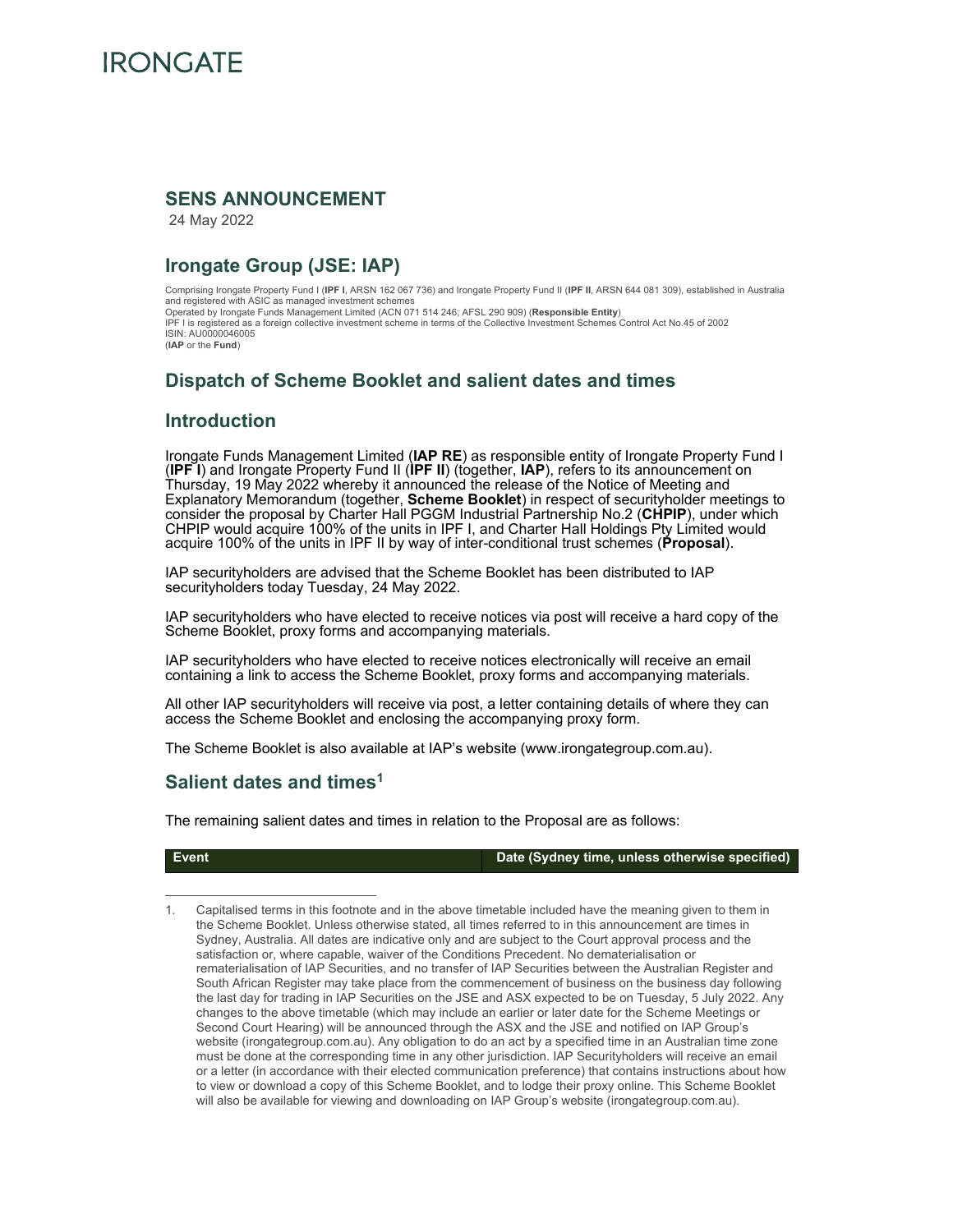# **IRONGATE**

| Scheme Booklet dispatch or distribution date                                                                                                                                                                                                                                                                                                                                                                                                                                                              | Tuesday, 24 May 2022                                                                    |
|-----------------------------------------------------------------------------------------------------------------------------------------------------------------------------------------------------------------------------------------------------------------------------------------------------------------------------------------------------------------------------------------------------------------------------------------------------------------------------------------------------------|-----------------------------------------------------------------------------------------|
| Last day for trading in IAP Securities on the JSE in<br>order to be registered as holders of IAP Securities<br>on the IAP Register at the Voting Record Date                                                                                                                                                                                                                                                                                                                                              | 9:00 am (Johannesburg time) on Wednesday, 22<br><b>June 2022</b>                        |
| Last date and time by which Proxy Forms must<br>be received                                                                                                                                                                                                                                                                                                                                                                                                                                               | 5:00 pm / 9:00 am (Johannesburg time) on<br>Monday, 27 June 2022                        |
| Last date and time for receipt of Proxy Forms<br>(including proxies lodged online), powers of<br>attorney or certificates of appointment of body<br>corporate representatives for the Scheme<br>Meetings.                                                                                                                                                                                                                                                                                                 |                                                                                         |
| <b>Voting Record Date</b>                                                                                                                                                                                                                                                                                                                                                                                                                                                                                 | 7:00 pm / 11:00 am (Johannesburg time) on                                               |
| Time and date for determining eligibility to vote at<br>the Scheme Meetings.                                                                                                                                                                                                                                                                                                                                                                                                                              | Monday, 27 June 2022                                                                    |
| All IAP Securityholders who are registered as<br>holders of IAP Securities on the IAP Register at the<br>Voting Record Date will be eligible to vote at the<br>Scheme Meetings.                                                                                                                                                                                                                                                                                                                           |                                                                                         |
| <b>Scheme Meetings</b>                                                                                                                                                                                                                                                                                                                                                                                                                                                                                    | 5:00 pm / 9:00 am (Johannesburg time) on                                                |
| As a result of the ongoing uncertainty and potential<br>health risks associated with large gatherings and<br>the ongoing COVID-19 pandemic, the Scheme<br>Meetings will be virtual (online only). There will not<br>be a physical meeting where IAP Securityholders<br>or their proxies, attorneys or corporate<br>representatives can attend in person. Further<br>details relating to the Scheme Meetings are set out<br>on Page 2 and in the Notice of Meeting in<br>Annexure A of the Scheme Booklet. | Wednesday, 29 June 2022                                                                 |
| If the Proposal Resolutions are approved at the Scheme Meetings and all other Conditions<br>Precedent are satisfied or waived (as applicable)                                                                                                                                                                                                                                                                                                                                                             |                                                                                         |
| <b>Second Court Date</b>                                                                                                                                                                                                                                                                                                                                                                                                                                                                                  | Tuesday, 5 July 2022                                                                    |
| The date on which the Schemes become<br>unconditional, and the finalisation announcement is<br>released on SENS, including the currency<br>conversion rate.                                                                                                                                                                                                                                                                                                                                               | Following receipt of Second Judicial Advice<br>(expected to be on Tuesday, 5 July 2022) |
| Last day for trading in IAP Securities on the JSE<br>and the last day IAP Securityholders can transfer<br>IAP Securities between the Australian Register and<br>South African Register                                                                                                                                                                                                                                                                                                                    | Tuesday, 5 July 2022 (Johannesburg time)                                                |
| <b>Effective Date</b>                                                                                                                                                                                                                                                                                                                                                                                                                                                                                     | Wednesday, 6 July 2022                                                                  |
| The date on which the Schemes become Effective<br>and are binding on IAP Securityholders.                                                                                                                                                                                                                                                                                                                                                                                                                 |                                                                                         |
| Last day of trading in IAP Securities on the ASX.<br>IAP Securities suspended from trading from close<br>of trading on the ASX.                                                                                                                                                                                                                                                                                                                                                                           |                                                                                         |
| IAP Securities suspended from trading on the JSE<br>from open of trading on the JSE.                                                                                                                                                                                                                                                                                                                                                                                                                      | Wednesday, 6 July 2022 (Johannesburg time)                                              |
| Procedure to remove IAP Securities from the<br>official list of the JSE is initiated by the JSE.                                                                                                                                                                                                                                                                                                                                                                                                          |                                                                                         |
| If the Schemes are approved by the Court and become Effective                                                                                                                                                                                                                                                                                                                                                                                                                                             |                                                                                         |

Irongate Group

Sydney Level 13, 95 Pitt Street NSW 2000 +61279062000 info@irongategroup.com.au Melbourne Brisbane irongategroup.com.au

Irongate Group comprises Irongate Property Fund I (ARSN 162 067736) and Irongate Property Fund II (ARSN 644 081 309) and is listed on the ASX Limited and the JSE Limited. Irongate Property Fund II is a registered managed i